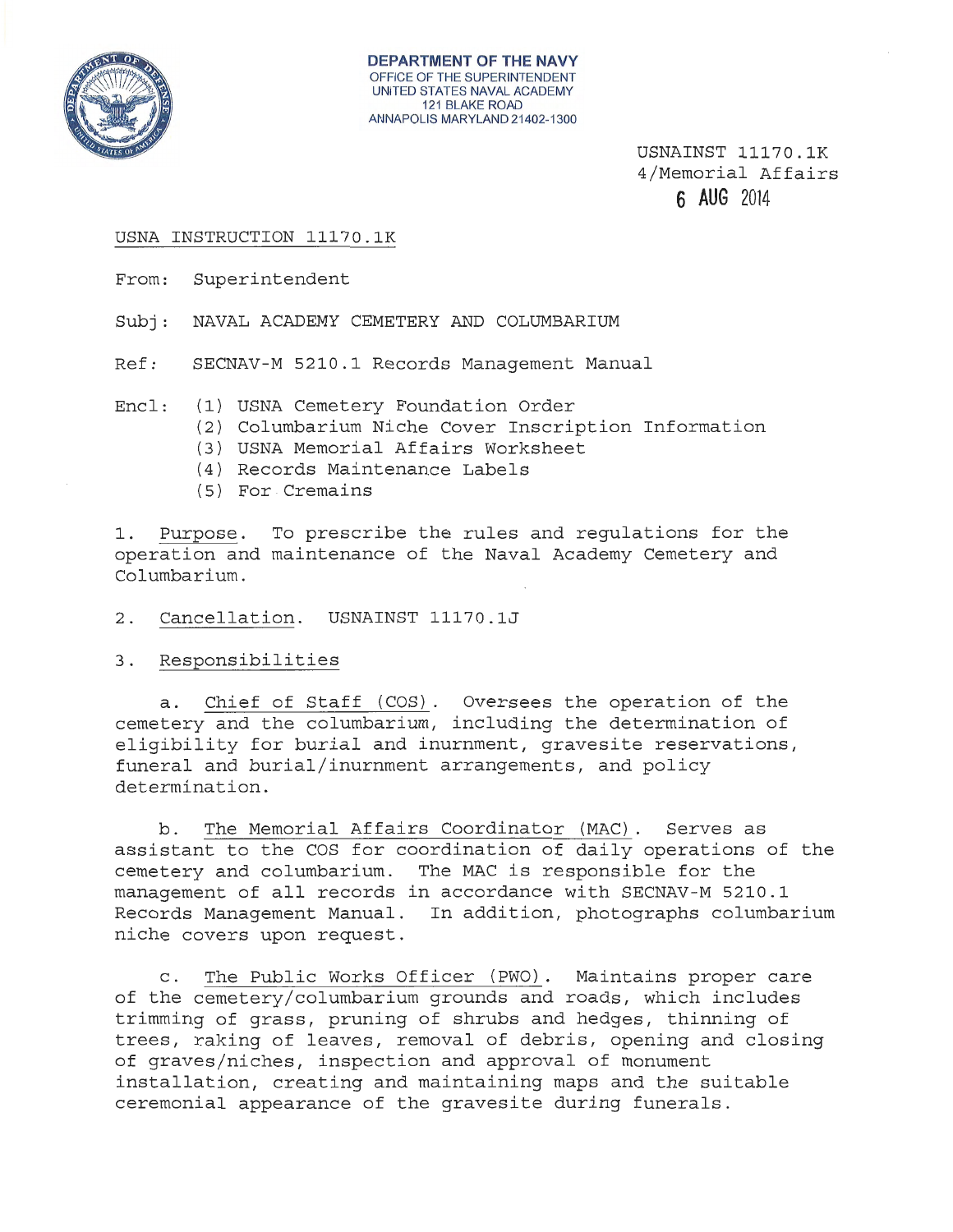d. The President, Naval Academy Alumni Association. Collects fees to defray the cost of engraving the niche covers, negotiates the necessary contracts for accomplishment of the engraving, and negotiates and administers contracts for columbarium repairs .

USNAINST 11170.1K

6 AUG 2014

#### 4. Eligibility for Burial/ Inurnment

#### a. Burial/ Cremains Burial

(1) Those eligible for burial in the Naval Academy Cemetery are:

(a) Officers, Midshipmen, and enlisted personnel of the Navy or Marine Corps on active duty at the Naval Academy; Naval Station, Annapolis; or Naval Health Clinic, Annapolis.

(b) Naval Academy graduates who have served on active duty with the rank of Rear Admiral or Brigadier General, or senior thereto, and such others as the Secretary of the Navy or the Superintendent may designate.

(c) Naval Academy graduates chosen by the Naval Academy Alumni Association as recipients of the Distinguished Graduate Award.

(d) Unremarried spouse of one buried or eligible to be buried in the Naval Academy Cemetery. In the event the spouse remarries, his or her eligibility is automatically terminated.

(e) Stillborn and infant children of officers or enlisted personnel on active duty at the Naval Academy; Naval Station, Annapolis; or Naval Health Clinic, Annapolis may be , buried in a specific lot reserved for such cases. For purposes of this regulation, an infant is considered to be a child who has not reached seven years of age.

(f) Graduates of the Air Force Academy or West Point who cross-commissioned to the Navy or Marine Corps and have served on active duty with the rank of Rear Admiral or Brigadier General, or senior thereto.

(g) Others whose burial is specifically approved by the Superintendent.

(2) Those eligible to make a reservation for future burial in sections 9 and 10 of the Naval Academy Cemetery are Naval Academy graduates who have served on active duty with the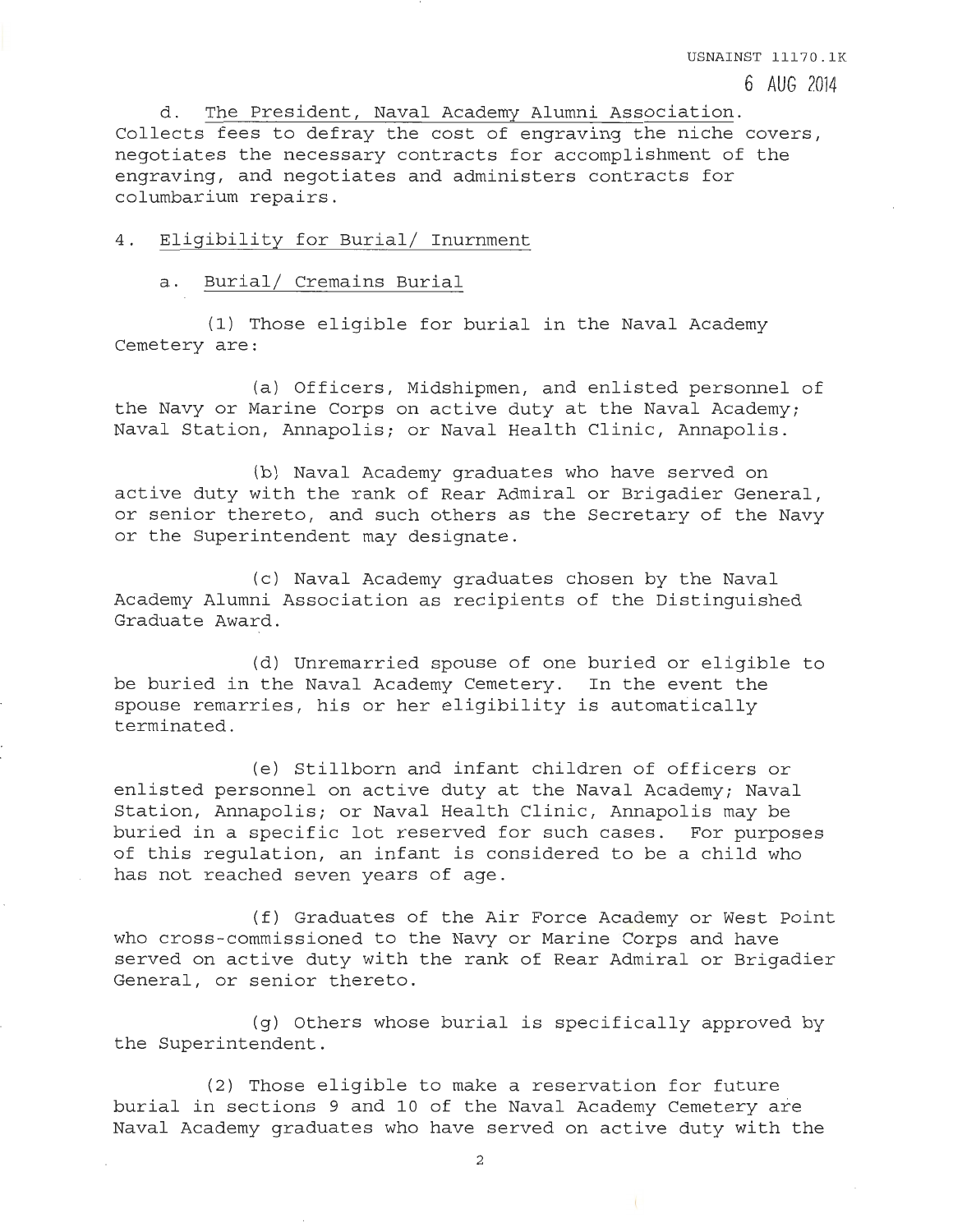rank of Rear Admiral or Brigadier General, or senior thereto, and such others as the Secretary of the Navy or Superintendent may designate. Individual lots in Sections 9 and 10 are not reserved in advance. They are assigned sequentially at the time of need.

(3) Nothing in these regulations will change or alter cemetery reservations and commitments made under previous regulations.

b. Inurnment

(1) Those eligible for inurnment in the Naval Academy Columbarium are:

(a) Officers, Midshipmen, and enlisted personnel of the Navy or Marine Corps on active duty at the Naval Academy; Naval Support Activity, Annapolis; or the Naval Health Clinic, Annapolis.

(b) All Naval Academy graduates honorably discharged/retired from the service.

(c) Unremarried spouse of one inurned or eligible for inurnment in the Naval Academy Columbarium. Such inurnments will be in the same niche as the spouse.

(d) Stillborn and infant children of officers or enlisted personnel on active duty at the Naval Academy; Naval Station, Annapolis; or the Naval Health Clinic, Annapolis. For purposes of this requlation, an infant is considered to be a child who has not reached seven years of age. Such inurnments shall be in the same niche as the eligible sponsor.

(e) Unremarried widow (er) of Naval Academy graduates who have no known grave (i.e., lost at sea, etc.).

(f) Civilian faculty members who complete at least 20 years of service at the Naval Academy and are associate or honorary members of the Naval Academy Alumni Association.

(g) Graduates of the Air Force Academy or West Point who cross-commissioned to the Navy or Marine Corps and completed 20 years of active duty service.

(h) Others whose inurnment is specifically approved by the Superintendent.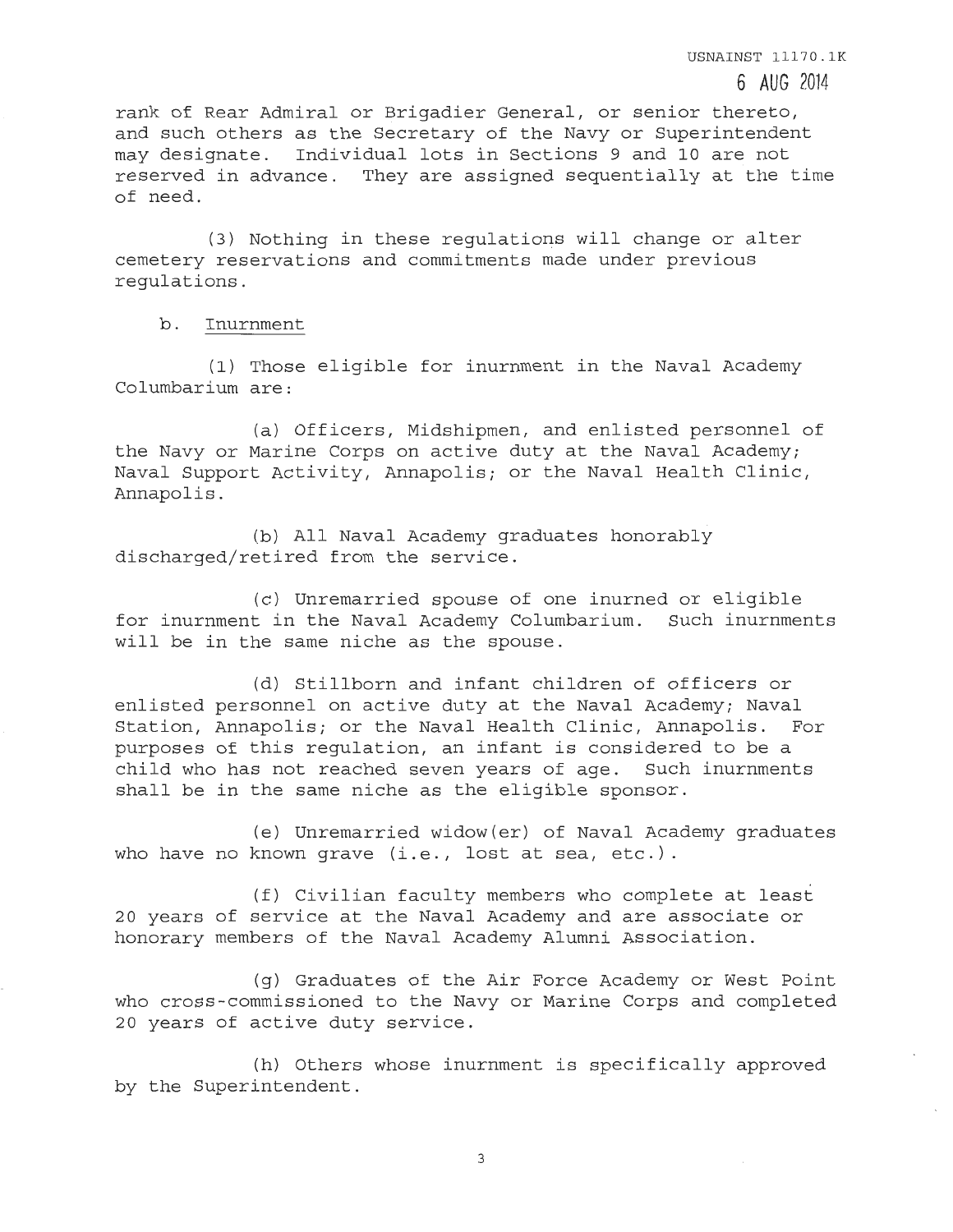(2) There shall be no reservations for future inurnments in the Naval Academy Columbarium. Niches are assigned sequentially at the time of need.

#### d. Disinterment

(1) Interments at the Naval Academy are considered as permanent. The Disinterment and/or removal of remains are only allowed for cogent reasons, and with the approval of the COS and/or Superintendent of the Naval Academy. All living close relatives of the deceased must give consent to the disinterment in writing, or a court order must be rendered directing the disinterment.

(2) All disinterment requests shall be submitted via the MAC to the COS. Request for disinterment must include the following line items:

(a) Complete statement as to the reasons for the proposed disinterment.

(b) Notarized statements from all close living relatives of the decedent expressing no objection to the proposed disinterment.

OR

(c) A court order of competent jurisdiction, as this is a family matter and shall not involve any Navy or cemetery administrators.

(3) Any granted disinterment must be done without any expense to the government.

5. Gravesites/Niche Assignment

a. Gravesites

(1) All vacant gravesites in Sections 1-8 are assigned at the discretion of the Secretary of the Navy or Superintendent.

(2) Sections 9 and 10 will be used for burial of eligible personnel. Upon notification of the death of the eligible person, the MAC will assign the next available gravesite, sequentially and in numerical order. Monuments are not allowed to be placed on assigned gravesites until there is an interment on the lot.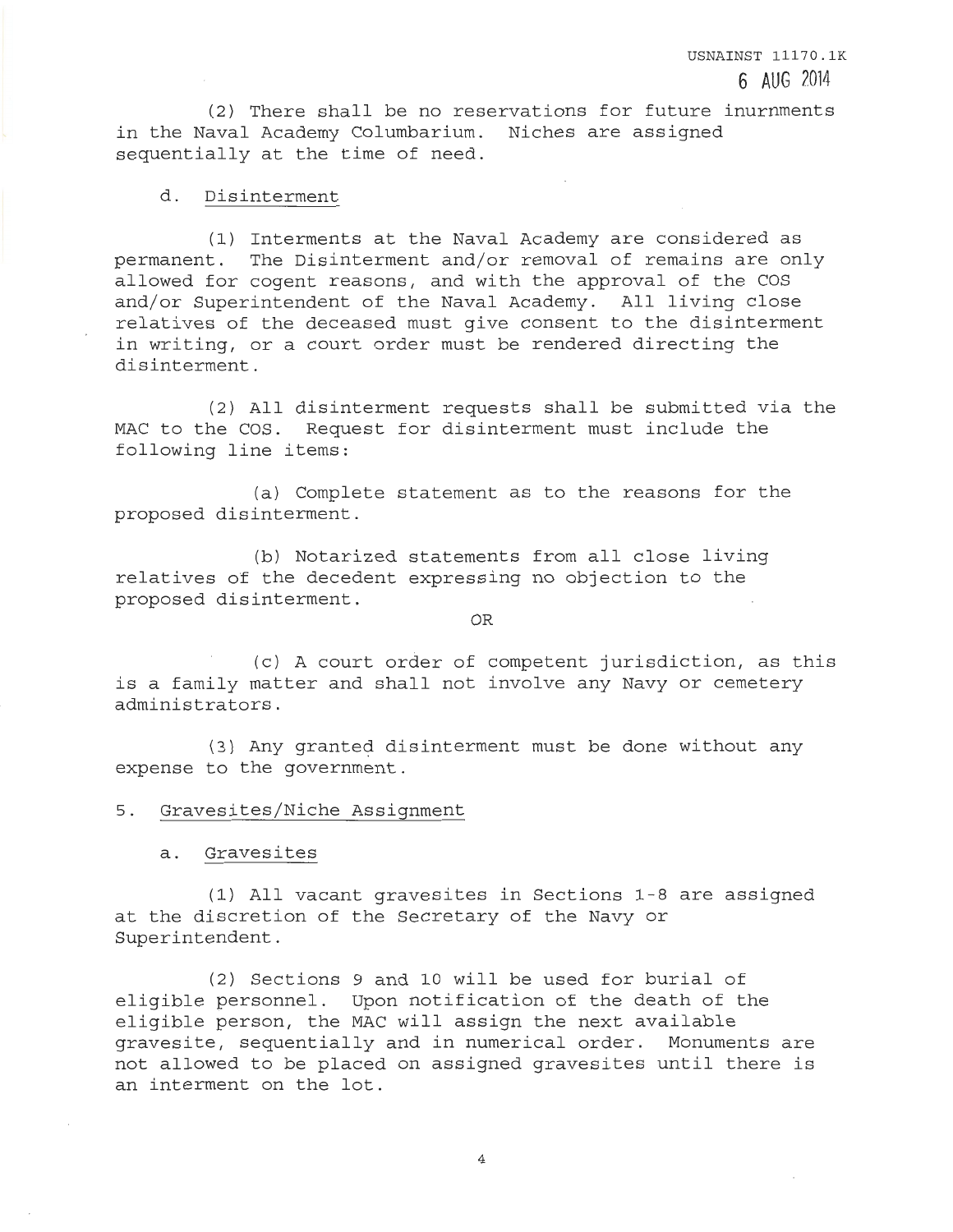(a) Vaults: For full burials, single casket concrete vaults supplied by the government will be used. Next of kin may choose to provide vaults at their own expense. These vaults must be approved by the MAC/PWO and delivery coordinated with the MAC. Vaults for cremation burials will be supplied by the government.

(b) Lots: Full burial, single width lots measure 4' wide by 10.5' long, double-width lots measure 8' wide by 10.5' long. Dimensions of cremation interment lots vary by site.

## b. Unknown Gravesites

(1) Upon discovery of a previously unknown gravesite, the Chief of Staff should be notified as well as any other entity deemed appropriate.

(2) All means shall be exercised to identify the deceased, including but not limited to existing records and maps located on USNA grounds.

(3) Once the gravesite has been identified, a headstone shall be ordered to mark the location of the gravesite.

### c. Monuments

(1) Government furnished VA monuments: For eligible persons, a government upright headstone is furnished and installed without cost for each interment. Flat markers are no longer authorized. Detailed information regarding size and type of stone and authorized inscriptions is available from the MAC or online at www.cem.va.gov. Requests for government headstones or markers will be made through the MAC.

(2) Privately furnished monuments, if approved by the MAC, are permitted. Requests for approval must be made using the USNA Cemetery Foundation Order Form, enclosure (1). Requests shall include description, cost, and sketch of the monument, along with the name and address of the next of kin. Requests must be submitted and approved prior to the fabrication of the monument. Monuments must meet criteria set forth below. Footstones are not permitted.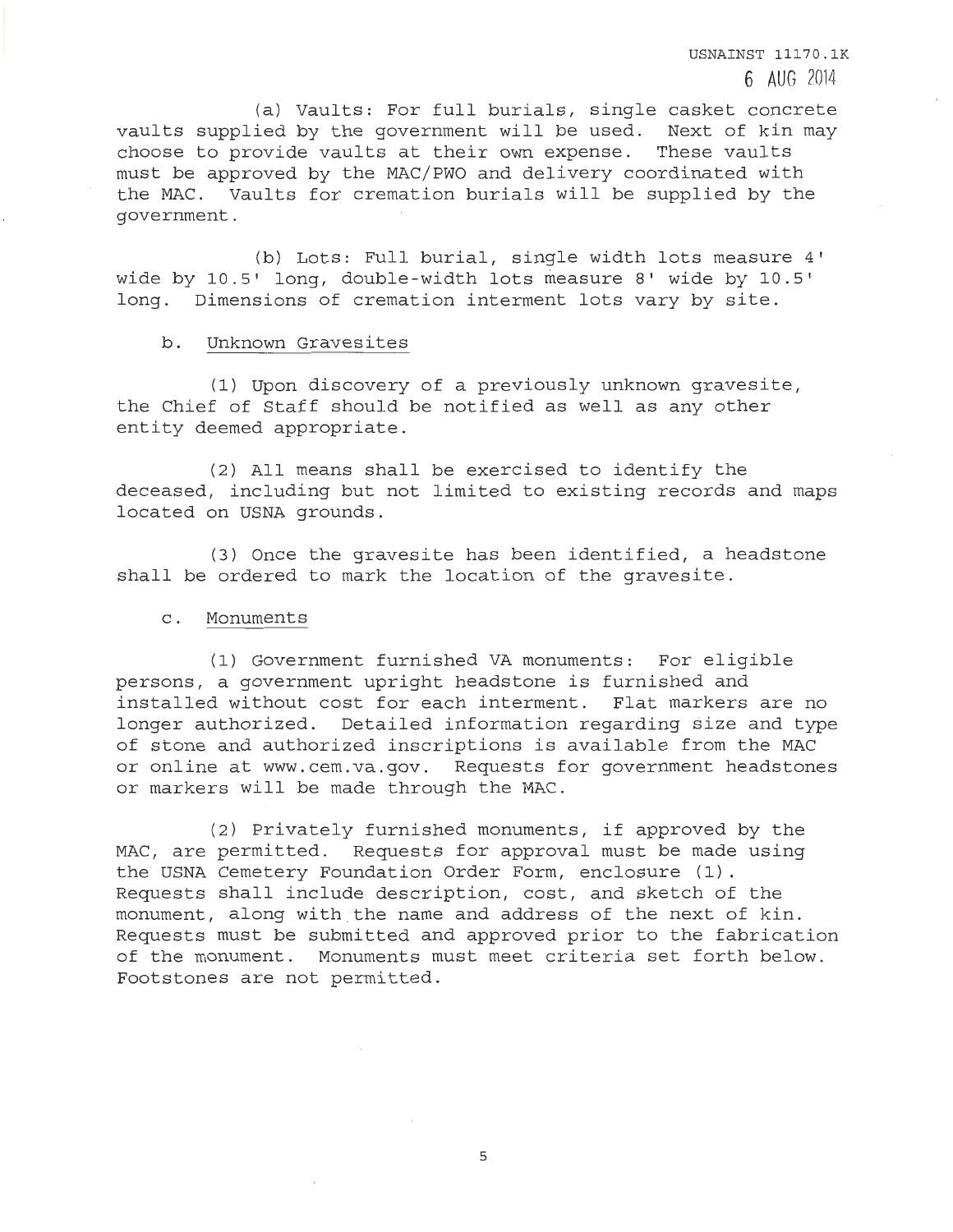(a) No individual monument will exceed the following overall (includes die and base) maximum dimensions:

| Sections 1-10     | Thickness | Width    | Height |
|-------------------|-----------|----------|--------|
| Upright monuments |           |          |        |
| Single-width plot | 2'        | <b>R</b> | 4.5'   |
| Double-width plot | マー        | 61       | 4.5'   |

(b) Details concerning the purchase, transportation, preparation of concrete base, and erection of the monument must be arranged with a commercial firm of the next of kin's choice. Installation of the monument will be subject to inspection and approval by the PWO. All costs will be paid by the next of kin.

(c) Approval of the erection of a private monument is subject to the following conditions:

1. The next of kin must maintain the monument at his or her own expense. This will include the cost of repair and cleaning, which must be contracted for with a private monument firm.

2. Although cemetery personnel will exercise all reasonable care, the monument may be subject to damage in the course of maintenance of the grounds. The Naval Academy will not be held responsible for such damage.

(d) The erection of a monument prior to the interment of an individual is not permitted.

d. Niches

(1) Niches shall not be reserved. Niches shall be assigned sequentially at time of need.

(2) Niches will be assigned by section, in consecutive order, left to right, top to bottom, front to back, and beginning with the upper left front niche of the columbarium.

(3) Sponsors, spouses, and infants will be placed in the same niche.

(4) The niches are approximately 10.25" high x 8.5" wide x 10.25" deep. Urns to be placed within the niche should be ordered accordingly. No more than three urns will be placed in a niche.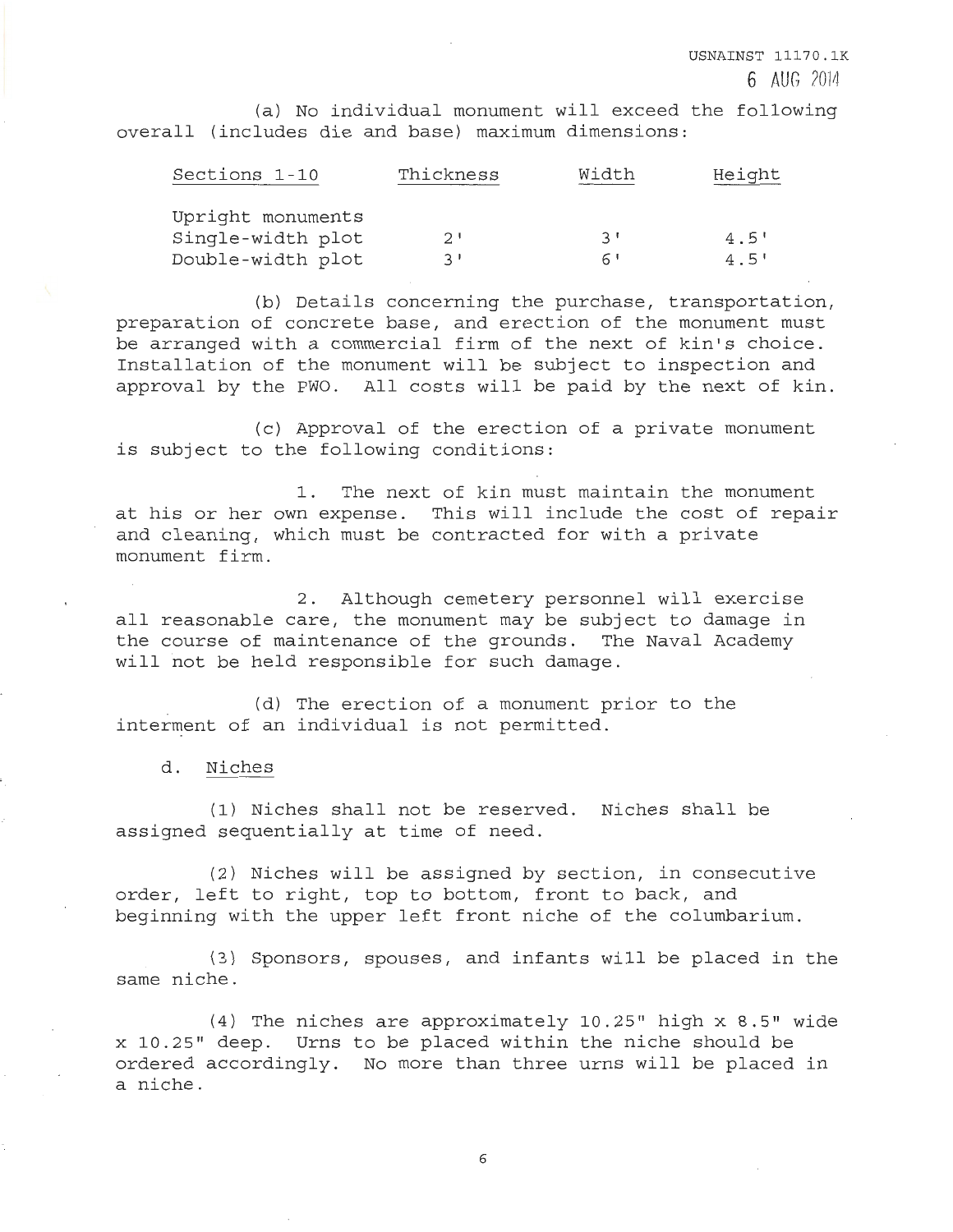(5) To maintain the columbarium in a uniform and dignified manner, a standard inscription with standard size letters has been established. The family name, which will appear at the top of the inscription, will be in 1.25" letters. The first and middle name will be in 1" letters. All other letters and numbers will be 0.75" high. No more than three inscriptions per niche cover will be allowed.

USNAINST 11170.1K

6 AUG 2014

(6) Enclosure (2) should be used to provide the information to be inscribed on the niche cover to the MAC. MAC will arrange with the next of kin for payment for inscription services; name etching is \$450.00 for initial engraving and \$300.00 for any future engraving.

6. Care of Cemetery/Columbarium. Individual gravesites and niches, except for private monuments, will be maintained by the PWO. To maintain a dignified, attractive appearance throughout the cemetery/columbarium, the following regulations are effective:

a. The installation of trees, shrubs, perennials, annuals , bulbs, or any other plant material in or around the cemetery or columbarium is not permitted.

b. Existing plant material installed by other than the government must be maintained by next of kin. As determined by the PWO, all overgrown, dead, or otherwise unsightly plant material will be removed.

c. Temporary placement (less than 14 days) of decorations, such as wreaths or flowers, on graves or the sidewalks in front of the niches is allowed. Decorations on graves should be placed close to the monument to avoid interfering with lawn care. Glass or ceramic items of any type are forbidden. As determined by the PWO and/or MAC, all decorations will be removed when they become faded and unsightly. None will be allowed to remain more than 14 days. None will be returned to the owners.

d. It is not permissible to hang or affix anything on the front of an individual columbarium niche covers. This includes flowers, pictures, flags, etc. All items will be removed and not be returned to owners.

e. The PWO will establish and maintain a marker cleaning program with preventative maintenance on a year cycle.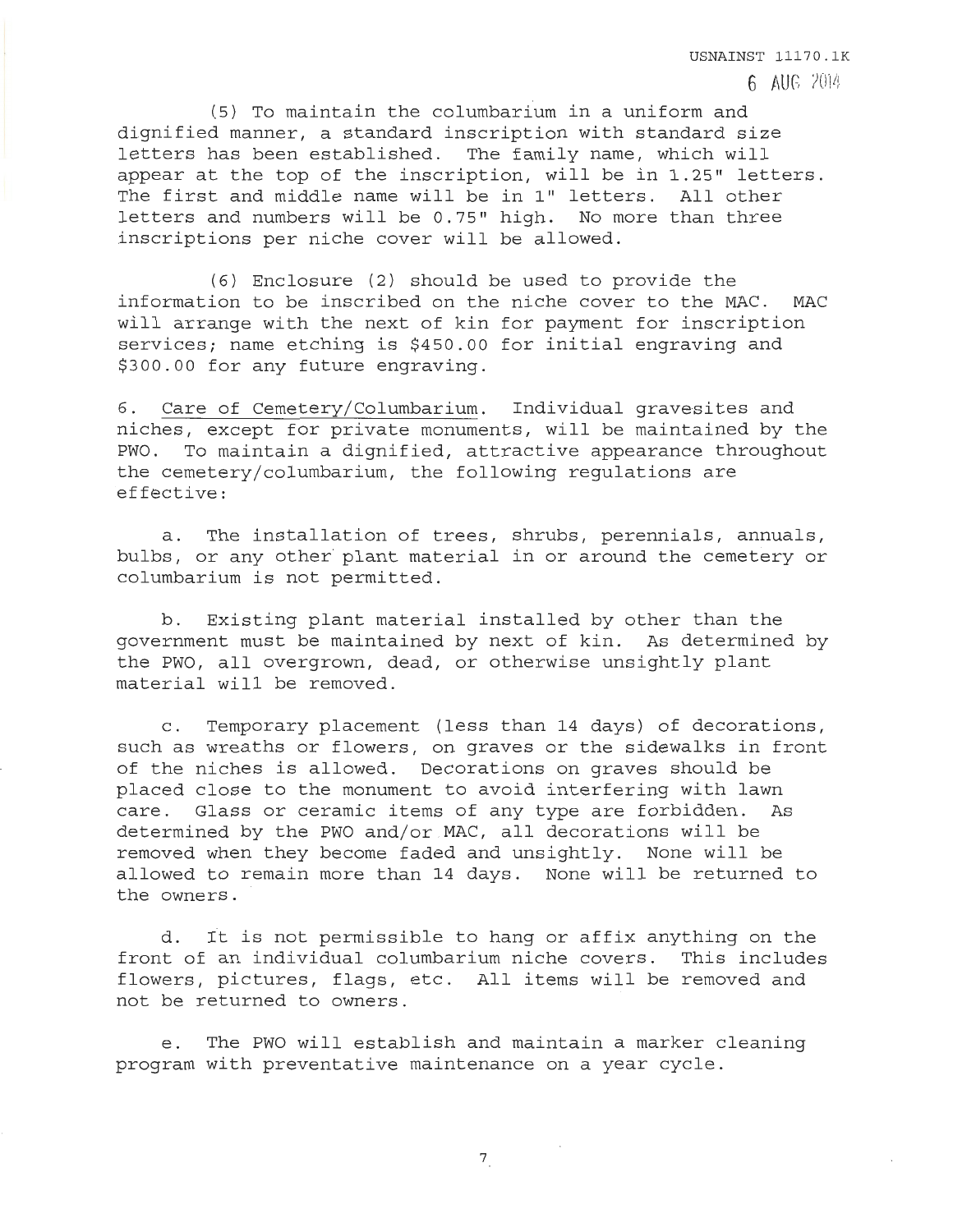### 7. Procedures

a. Upon being informed that an eligible sponsor wishing to be interred or inurned in the USNA cemetery or columbarium is deceased, the MAC will complete the Memorial Affairs Worksheet, enclosure (3).

b. The MAC will store all associated information in an organized filing system. The labels of enclosure (4) will be used to track receipt of necessary information and paperwork. The maintaining of files will be IAW section 8 of this instruction.

c. Upon receipt of remains to be interred or inurned, the MAC will:

(1) Verify the serial number noted on the cremation certificate matches the serial number on the cremains container. Match transit slips and any other documentation to ensure accuracy. In the event a family delivers cremains directly, a signed receipt form or enclosure (5) shall be included in the file for chain of custody documentation.

(2) Place the remains in secure temporary storage, at a minimum a door locked office space preferably with a locked cabinet.

(3) Complete and return original certificates if necessary, and maintain copies of certificates and transit slips in the deceased's assigned folder.

(4) Mark the appropriate blocks of enclosure (4) on the outside of the deceased's assigned folder.

(5) In the event no death certificate was received, the MAC will contact the family and funeral home for a copy of the death certificate. This certificate will be stored in the deceased's assigned folder.

(6) Ensure a custody trans£er form is completed and maintained with signatures for all parties for receipt and transfer.

d. The MAC will coordinate with the family, PWO, and COS (as needed) to make burial/inurnment and honors arrangements for the sponsor. The MAC will provide the next of kin with the required forms and .information regarding restrictions on monuments and inscriptions.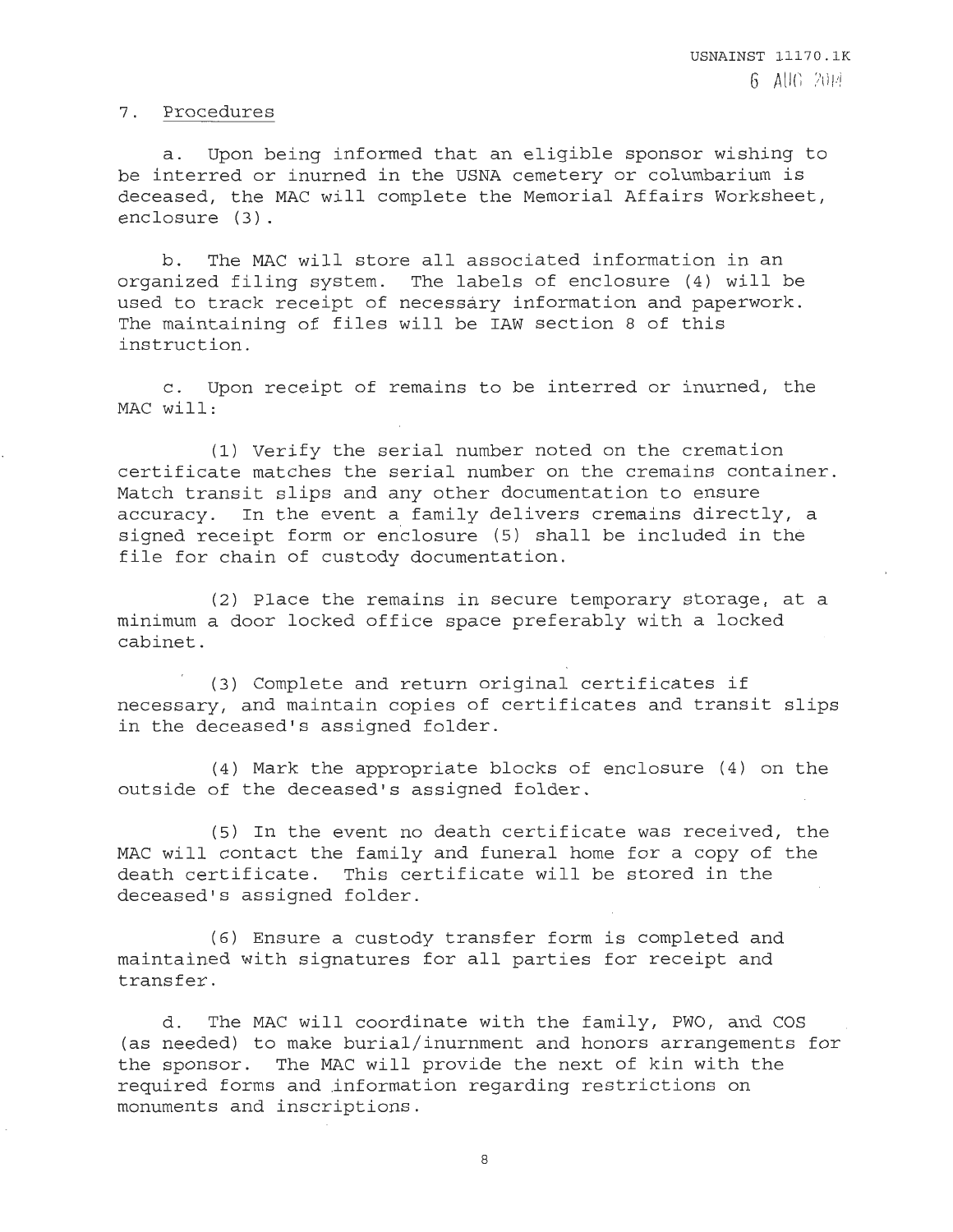e. After interment/inurnment, the MAC will enter all appropriate data into CIMS and the USNA public database. All physical records will be scanned and converted to digital documents and be maintained by the MAC until disestablishment.

#### 8. Processes

(1) Physical records: cemetery administration personnel , under the supervision of the MAC, shall maintain all physical records in accordance with SECNAV-M 5210.1 Records Management Manual. All physical records dated prior to 2000 will be transferred and held at the USNA archives.

(2) All physical records will be scanned' and converted to digital documents and be maintained by the MAC until disestablishment.

(3) All records will be audited by USNA Command Evaluation personnel every three years, or at the discretion of the COS.

(4) Physical and digital cemetery records, including records of internment/inurnment , reservations and all identifying information on the decedents will be retained on USNA premises until disestablishment, at which time custody of all documents are required to be transferred to the National Archives and Records Administration.

(5) In the event no remains are interred, all applicable files will be labeled "Memorial Marker, No Remains Interred".

(6) CIMS/E-CIMS/KIOSK: In the event of new program acquisition such as E-CIMS or a Kiosk, all data is required to be synchronized with CIMS under the supervision of the MAC.

(7) Paper copies of cemetery maps will be maintained by the MAC, with PWO assistance, as a historical document and updated periodically.

(8) Until such time as new programs are required, all additions into CIMS and the USNA public website are required to be verified for accuracy 30 days after addition by the MAC.

S. S. VAHSEN Chief of Staff

Distribution: All Non Mids (electronically)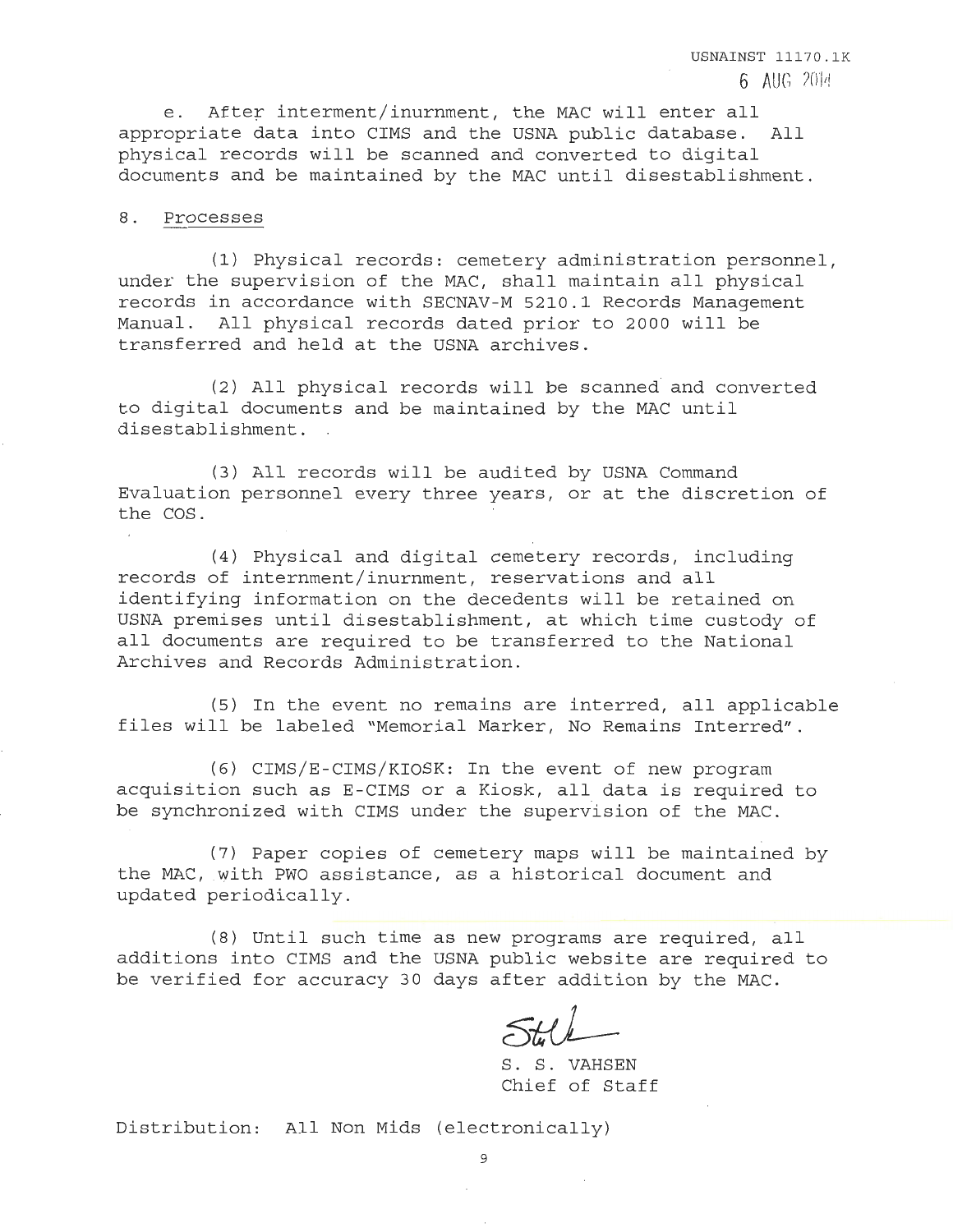USNAINST 11170.1K 6 AUG 2014

# **UNITED STATES NAVAL ACADEMY CEMETERY - FOUNDATION ORDER**

| Per USNAINST 11170.1K, requests for privately furnished monuments must be in<br>writing and include cost, description, and sketch together with name and<br>address of next of kin. The erection of a monument prior to the interment of<br>an individual is not permitted. Orders for headstones are not to be<br>processed until USNA has confirmed the reservation of the plot and granted<br>approval. Print or type all requested information. Please submit this form<br>to: Cemetery Administrator, Memorial Affairs, 101 Cooper Road, Annapolis, MD<br>21402-5047 or for faster service fax to 410-293-4809, ATTN: Memorial Affairs<br>Coordinator. For questions regarding this form, please phone 410-293-1101. |
|---------------------------------------------------------------------------------------------------------------------------------------------------------------------------------------------------------------------------------------------------------------------------------------------------------------------------------------------------------------------------------------------------------------------------------------------------------------------------------------------------------------------------------------------------------------------------------------------------------------------------------------------------------------------------------------------------------------------------|
| to set the<br>Please allow<br>Full name of company to install monument                                                                                                                                                                                                                                                                                                                                                                                                                                                                                                                                                                                                                                                    |
| monument on my lot, Lot #, in Section of the USNA Cemetery.                                                                                                                                                                                                                                                                                                                                                                                                                                                                                                                                                                                                                                                               |
| The dimensions of the proposed monument (upright) are:<br>$\Box$<br>Height<br>Thickness Width<br>(depth) Feet-inches Feet-inches<br>Feet-inches<br>an a                                                                                                                                                                                                                                                                                                                                                                                                                                                                                                                                                                   |
| Cost of memorial (approximate) :                                                                                                                                                                                                                                                                                                                                                                                                                                                                                                                                                                                                                                                                                          |
| Description (attach sketch if memorial is unusual):                                                                                                                                                                                                                                                                                                                                                                                                                                                                                                                                                                                                                                                                       |
| Lot reserved under the name of<br>(Middle)<br>(First)<br>(Last)                                                                                                                                                                                                                                                                                                                                                                                                                                                                                                                                                                                                                                                           |
| Requestor (next of kin)<br>(First)<br>(Last)<br>(Middle)<br>Address                                                                                                                                                                                                                                                                                                                                                                                                                                                                                                                                                                                                                                                       |
| Telephone<br>the contract of the contract of the contract of the contract of the contract of the                                                                                                                                                                                                                                                                                                                                                                                                                                                                                                                                                                                                                          |
| Requestor's Signature<br>Name of company to install monument                                                                                                                                                                                                                                                                                                                                                                                                                                                                                                                                                                                                                                                              |
| Point of contact<br>(Middle)<br>$(F)$ rst)<br>(Last)                                                                                                                                                                                                                                                                                                                                                                                                                                                                                                                                                                                                                                                                      |
| Telephone/Fax* (<br>the property of the company of the company of the company of the company of the company of the company of the company of the company of the company of the company of the company of the company of the company of the company<br>*include Fax number if you wish the approval be sent via fax versus mail                                                                                                                                                                                                                                                                                                                                                                                            |
| DO NOT USE SPACE BELOW:                                                                                                                                                                                                                                                                                                                                                                                                                                                                                                                                                                                                                                                                                                   |
| Above request has been approved.<br><u> 1989 - Antonio Alemania, prima prima prima prima prima prima prima prima prima prima prima prima prima prima</u><br>(Date)                                                                                                                                                                                                                                                                                                                                                                                                                                                                                                                                                        |
|                                                                                                                                                                                                                                                                                                                                                                                                                                                                                                                                                                                                                                                                                                                           |
| Location of monument has been marked with a wooden stake. $\Box$                                                                                                                                                                                                                                                                                                                                                                                                                                                                                                                                                                                                                                                          |

USNA 5360/11 (Rev. 1/2014) Enclosure (1)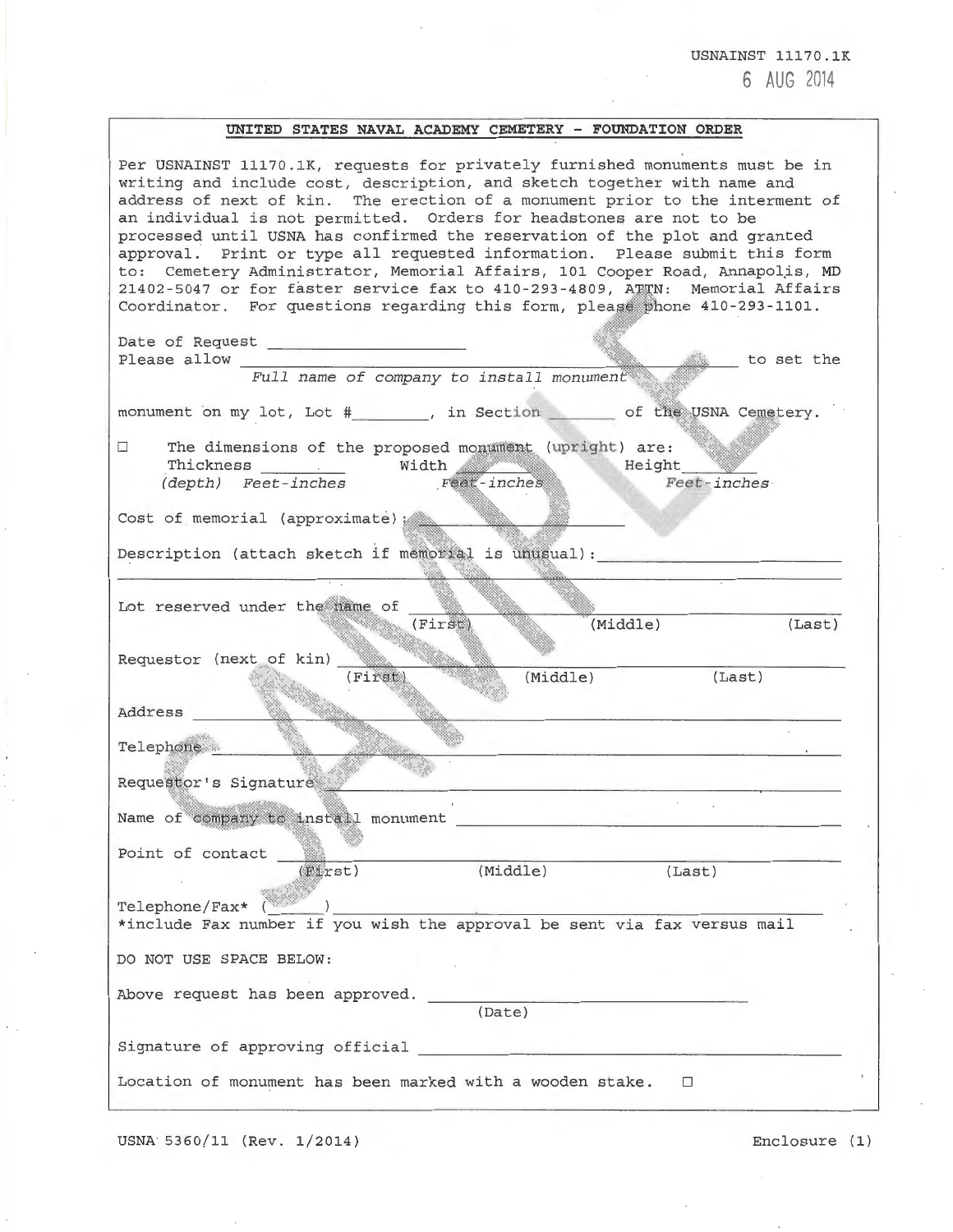USNAINST 11170.1K

. 6 AlJG 2014

## **COLUMBARIUM NICHE COVER INSCRIPTION INFORMATION**

a. If the person being inurned is the one who served in the military, fill in lines 1 through 7. b. If the person being inurned is the spouse or child, fill in all blocks but #7. c. The fee for inscription is \$450.00 for the first engraving and \$300.00 for any future engraving. d. Please keep a copy for your records. e. Please type or print clearly. 1. **ELEGIBILITY CATEGORY** - USNA class year, ie: 2004 2. **LAST NAME OF SPONSOR** - USNA graduate MIDDLE (OR MAIDEN) NAME 3. **SPONSOR'S FIRST NAME**  SERVICE - USN, USMC, etc. 4. **RANK**  5. 6. **DATE OF BIRTH**  DATE OF DEATH 8. FIRST AND MIDDLE (OR MAIDEN) NAME OF SPOUSE OR CHILD (include rank and branch of service when applicable) 9. **DATE OF BIRTH** 10. **DATE OF DEATH**  RETURN TO: Memorial Affairs Coordinator **NAME OF PERSON COMPLETING FORM**  U.S. Naval Academy Please print clearly 101 Cooper Road Annapolis, MD 21402 Phone: (410) 293-1101 Fax: (410) 293-4809 **SIGNATURE OF PERSON COMPLETING FORM NICHE** #: Will be filled in by Memorial Affairs Coordinator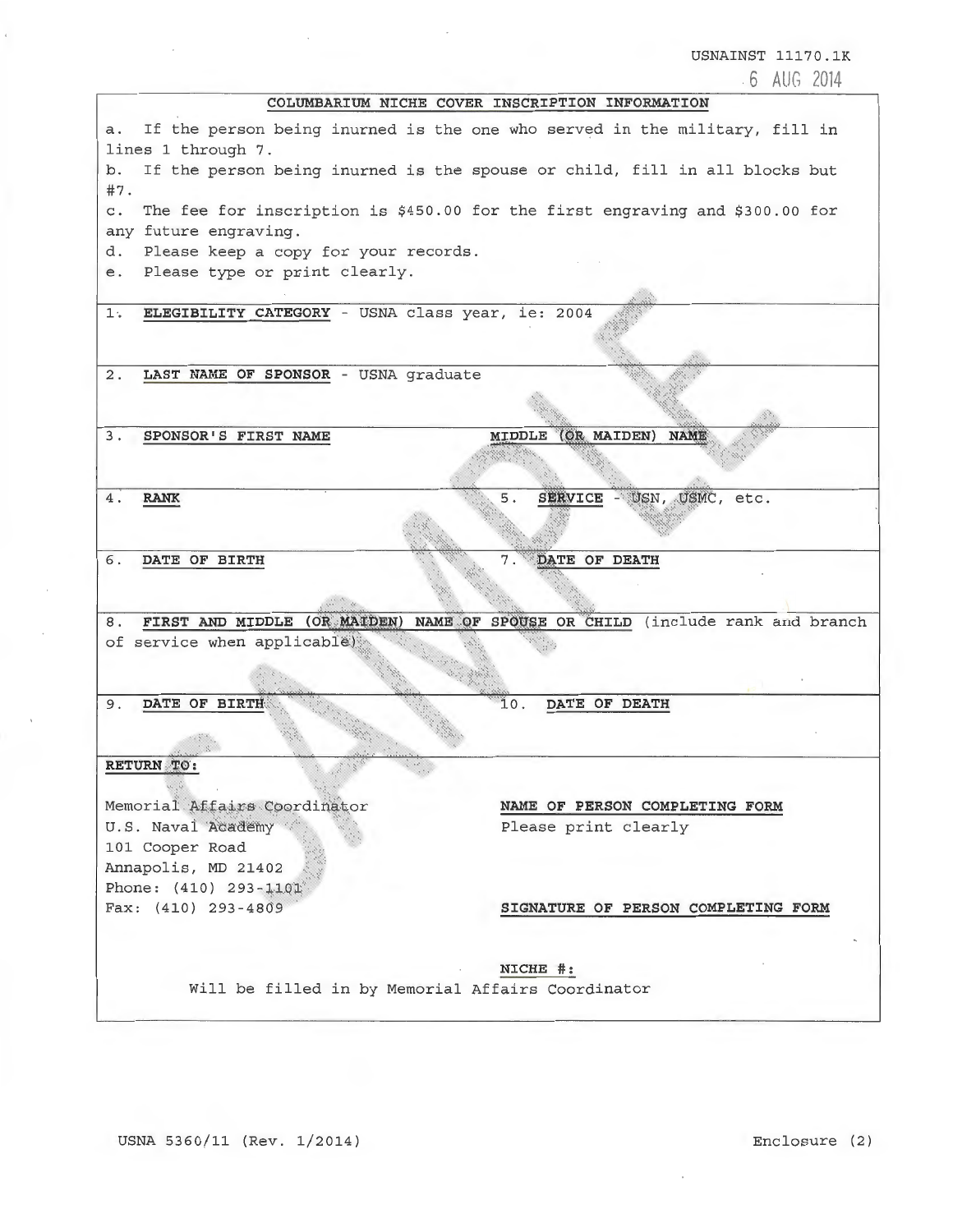|                                                                                                                                                                                                                                       | USNAINST 11170.1K                                                                                                                                                                                                                                                                                                      |
|---------------------------------------------------------------------------------------------------------------------------------------------------------------------------------------------------------------------------------------|------------------------------------------------------------------------------------------------------------------------------------------------------------------------------------------------------------------------------------------------------------------------------------------------------------------------|
|                                                                                                                                                                                                                                       | Grad: 6 AUG 2014                                                                                                                                                                                                                                                                                                       |
| U.S. Naval Academy Memorial Affairs                                                                                                                                                                                                   |                                                                                                                                                                                                                                                                                                                        |
| Worksheet                                                                                                                                                                                                                             | Ret/Res:                                                                                                                                                                                                                                                                                                               |
|                                                                                                                                                                                                                                       | $WO#$ :                                                                                                                                                                                                                                                                                                                |
| DECEASED: Network and the second state of the second state of the second state of the second state of the second state of the second state of the second state of the second state of the second state of the second state of         |                                                                                                                                                                                                                                                                                                                        |
|                                                                                                                                                                                                                                       | DEPENDENT O                                                                                                                                                                                                                                                                                                            |
| RANK: SERVICE:                                                                                                                                                                                                                        | $SSN:$ $\frac{1}{2}$ $\frac{1}{2}$ $\frac{1}{2}$ $\frac{1}{2}$ $\frac{1}{2}$ $\frac{1}{2}$ $\frac{1}{2}$ $\frac{1}{2}$ $\frac{1}{2}$ $\frac{1}{2}$ $\frac{1}{2}$ $\frac{1}{2}$ $\frac{1}{2}$ $\frac{1}{2}$ $\frac{1}{2}$ $\frac{1}{2}$ $\frac{1}{2}$ $\frac{1}{2}$ $\frac{1}{2}$ $\frac{1}{2}$ $\frac{1}{2}$ $\frac{1$ |
| $\texttt{DOD:}\quad \overbrace{\phantom{aaaaaaa}}$<br>DOB:                                                                                                                                                                            | CAUSE:                                                                                                                                                                                                                                                                                                                 |
|                                                                                                                                                                                                                                       |                                                                                                                                                                                                                                                                                                                        |
|                                                                                                                                                                                                                                       | RELATIONSHIP:                                                                                                                                                                                                                                                                                                          |
| ADDRESS: ANDRESS:                                                                                                                                                                                                                     | PHONE:<br>(H)                                                                                                                                                                                                                                                                                                          |
|                                                                                                                                                                                                                                       | (W)<br>The process of the control of the                                                                                                                                                                                                                                                                               |
|                                                                                                                                                                                                                                       | (C)                                                                                                                                                                                                                                                                                                                    |
| EMAIL:                                                                                                                                                                                                                                |                                                                                                                                                                                                                                                                                                                        |
|                                                                                                                                                                                                                                       |                                                                                                                                                                                                                                                                                                                        |
|                                                                                                                                                                                                                                       |                                                                                                                                                                                                                                                                                                                        |
| CHAPEL: MAIN $\square$<br>ST. ANDREWS O                                                                                                                                                                                               | SEC LOT<br>CEMETERY:                                                                                                                                                                                                                                                                                                   |
| LEVY O                                                                                                                                                                                                                                | CASKET / URN                                                                                                                                                                                                                                                                                                           |
|                                                                                                                                                                                                                                       | COLUMBARIUM: SEC LOT                                                                                                                                                                                                                                                                                                   |
| HONORS: SIMPLE                                                                                                                                                                                                                        | FLAG FAMILY O USNA O                                                                                                                                                                                                                                                                                                   |
| FULL O                                                                                                                                                                                                                                | OBIT: $\square$ DD-214 RECEIVED: Y / N                                                                                                                                                                                                                                                                                 |
|                                                                                                                                                                                                                                       |                                                                                                                                                                                                                                                                                                                        |
| FUNERAL HOME:                                                                                                                                                                                                                         | DIRECTOR:                                                                                                                                                                                                                                                                                                              |
|                                                                                                                                                                                                                                       |                                                                                                                                                                                                                                                                                                                        |
|                                                                                                                                                                                                                                       | PHONE:<br><u>and the company of the company of the company of the company of the company of the company of the company of the company of the company of the company of the company of the company of the company of the company of the com</u>                                                                         |
| SERVICE: DAY                                                                                                                                                                                                                          |                                                                                                                                                                                                                                                                                                                        |
| DATE<br>and the company of the company of                                                                                                                                                                                             |                                                                                                                                                                                                                                                                                                                        |
| TIME<br>the company of the company of the company of the company of the company of the company of the company of the company of the company of the company of the company of the company of the company of the company of the company |                                                                                                                                                                                                                                                                                                                        |

Enclosure (3)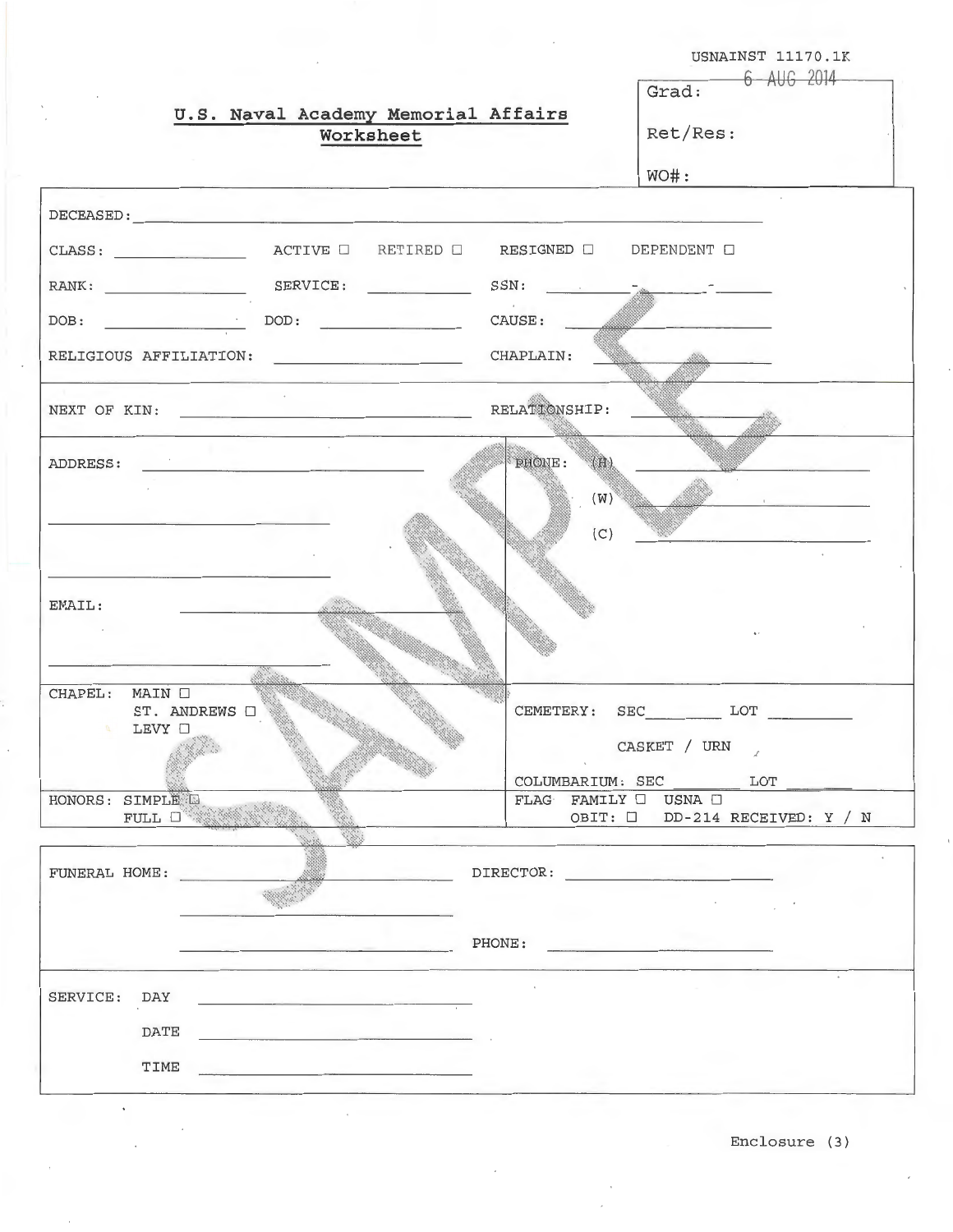USNAINST 11170.1K **6 AUG 2014** 

# **Record Maintenance Labels**

On Calendar Funeral Email Sent Chaplain \_\_\_\_\_\_\_\_ (Protestant / Catholic Flag: Family USNA Honors Requested On Sharon's DD- 214 POC info given\_\_\_\_ / Jewish / Family) Obit received Honors Confirmed

| On Calendar               | On Sharon's      |
|---------------------------|------------------|
| Funeral Email Sent DD-214 |                  |
| Chaplain                  | POC info given   |
| (Protestant / Catholic /  | Jewish / Family) |
| Flag: Family USNA         | Obit received    |
| Honors Requested          | Honors Confirmed |

| Sec/Lot/Niche                         | WO#                    |
|---------------------------------------|------------------------|
| Engraved<br>Engrave Req               | Check Received         |
| Hofford \$600 List                    |                        |
| Cremation/Death Certificates Received |                        |
| Headstone Engraved/Installed          | on Cmd                 |
| Entered in CIMS                       | History<br>On CIMS Map |

| Sec/Lot/Niche                         | WO#            |
|---------------------------------------|----------------|
| Engraved<br>Engrave Red               | Check Received |
| Hofford \$600 List                    |                |
| Cremation/Death Certificates Received |                |
| Headstone Engraved/Installed          | on Cmd         |
| On CIMS Map<br>Entered in CIMS        | History        |